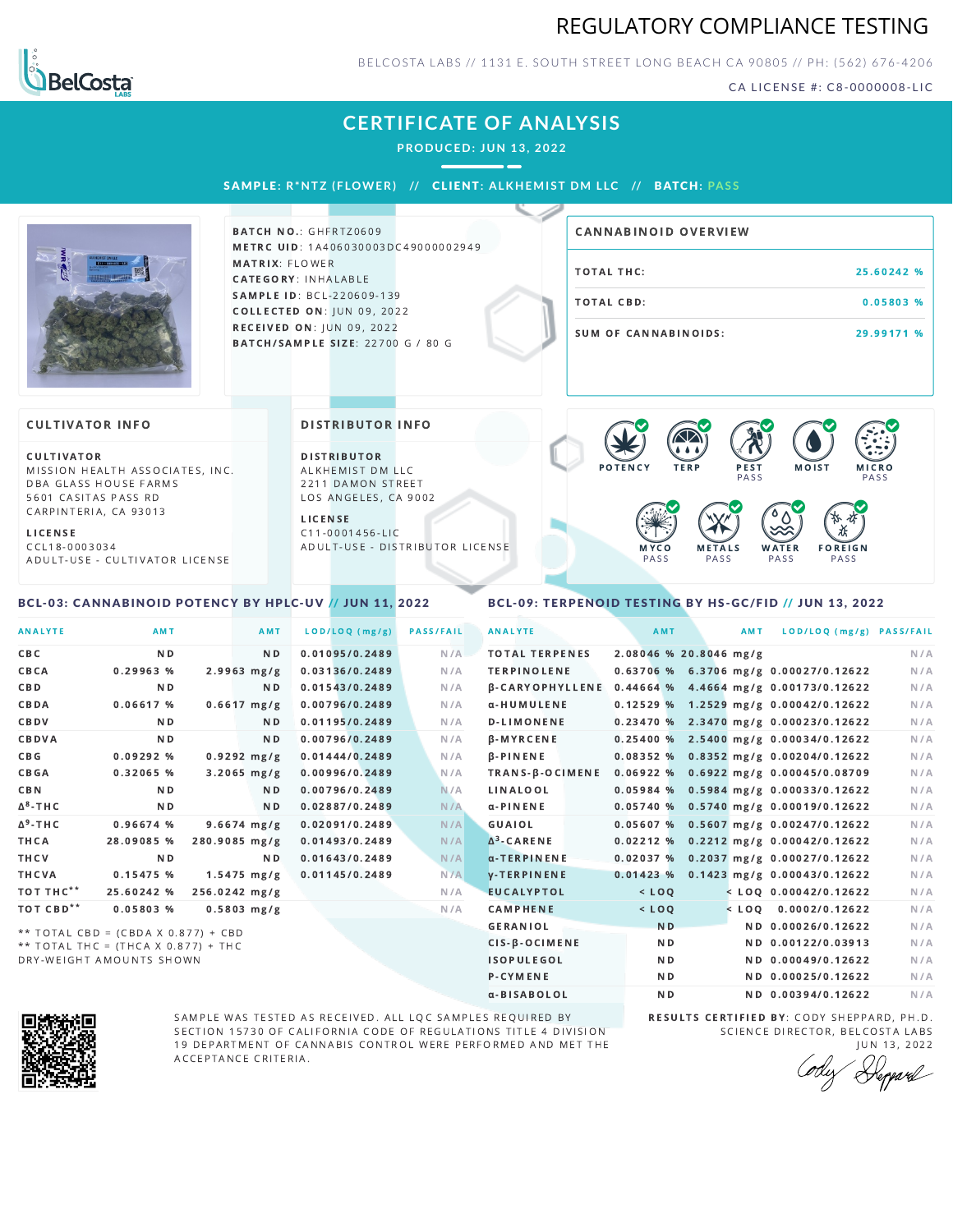# REGULATORY COMPLIANCE TESTING

#### <span id="page-1-0"></span>BCL-05: RESIDUAL PESTICIDE ANALYSIS BY LC-MS/MS ESI // JUN 11, 2022

| <b>ANALYTE</b>                  |               | LIMIT AMT (µg/g) | LOD/LOQ (µg/g) PASS/FAIL |             | <b>ANALYTE</b>                | LIMIT AMT (µg/g) |     | LOD/LOQ (µg/g) PASS/FAIL |             |
|---------------------------------|---------------|------------------|--------------------------|-------------|-------------------------------|------------------|-----|--------------------------|-------------|
| <b>ABAMECTIN</b>                | $0.1 \mu g/g$ | ND.              | 0.01153/0.04             | <b>PASS</b> | <b>METALAXYL</b>              | $2 \mu g/g$      | N D | 0.00503/0.02             | PASS        |
| ACEPHATE                        | $0.1 \mu g/g$ | N D              | 0.00368/0.02             | <b>PASS</b> | <b>METHIOCARB</b>             | Any amt          | N D | 0.00503/0.02             | <b>PASS</b> |
| ACEQUINOCYL                     | $0.1 \mu g/g$ | N D              | 0.00417/0.02             | PASS        | METHOMYL                      | 1 $\mu$ g/g      | N D | 0.00494/0.02             | PASS        |
| <b>ACETAMIPRID</b>              | $0.1 \mu g/g$ | ND.              | 0.00464/0.02             | <b>PASS</b> | <b>MEVINPHOS</b>              | Any amt          | N D |                          | PASS        |
| <b>ALDICARB</b>                 | Any amt       | N D              | 0.01109/0.04             | <b>PASS</b> | <b>MEVINPHOSI</b>             |                  | N D | 0.00163/0.0084           | N/A         |
| <b>AZOXYSTROBIN</b>             | $0.1 \mu g/g$ | N D              | 0.00639/0.02             | <b>PASS</b> | <b>MEVINPHOS II</b>           |                  | ND. | 0.00542/0.0316           | N/A         |
| <b>BIFENAZATE</b>               | $0.1 \mu g/g$ | N D              | 0.00355/0.02             | <b>PASS</b> | <b>MYCLOBUTANIL</b>           | $0.1 \mu g/g$    | N D | 0.00867/0.04             | PASS        |
| <b>BIFENTHRIN</b>               | $3 \mu g/g$   | N D              | 0.00473/0.04             | <b>PASS</b> | <b>NALED</b>                  | $0.1 \mu g/g$    | N D | 0.00328/0.02             | PASS        |
| <b>BOSCALID</b>                 | $0.1 \mu g/g$ | N D              | 0.00494/0.02             | PASS        | OXAMYL                        | $0.5 \mu g/g$    | N D | 0.00455/0.02             | <b>PASS</b> |
| CARBARYL                        | $0.5 \mu g/g$ | N D              | 0.00295/0.02             | PASS        | PACLOBUTRAZOL                 | Any amt          | N D | 0.00714/0.04             | PASS        |
| CARBOFURAN                      | Any amt       | N D              | 0.00613/0.02             | <b>PASS</b> | PERMETHRIN                    | $0.5 \mu g/g$    | N D |                          | PASS        |
| CHLORANTRANIL-<br><b>IPROLE</b> | $10 \mu g/g$  | N D              | 0.00697/0.04             | PASS        | PERMETHRIN CIS                |                  | N D | 0.00237/0.0082           | N/A         |
| <b>CLOFENTEZINE</b>             | $0.1 \mu g/g$ | ND               | 0.0054/0.02              | <b>PASS</b> | PERMETHRIN TRANS              |                  |     | ND 0.00245/0.0118        | N/A         |
| COUMAPHOS                       | Any amt       | N D              | 0.00215/0.02             | <b>PASS</b> | <b>PHOSMET</b>                | $0.1 \mu g/g$    | N D | 0.0043/0.02              | PASS        |
| CYFLUTHRIN                      | $2 \mu g/g$   | ND.              | 0.05508/0.2              | <b>PASS</b> | PIPERONYLBUTO-<br>XIDE        | $3 \mu g/g$      | N D | 0.00247/0.02             | PASS        |
| <b>CYPERMETHRIN</b>             | 1 $\mu$ g/g   | N D              | 0.00556/0.04             | <b>PASS</b> | <b>PRALLETHRIN</b>            | $0.1 \mu g/g$    | N D | 0.00392/0.02             | PASS        |
| <b>DAMINOZIDE</b>               | Any amt       | ND.              | 0.00227/0.04             | PASS        | PROPICONAZOLE                 | $0.1 \mu g/g$    | N D | 0.0024/0.02              | PASS        |
| <b>DIAZINON</b>                 | $0.1 \mu g/g$ | N D              | 0.00487/0.02             | <b>PASS</b> | <b>PROPOXUR</b>               | Any amt          | N D | 0.00374/0.02             | PASS        |
| <b>DIMETHOATE</b>               | Any amt       | N D              | 0.00354/0.02             | PASS        | <b>PYRETHRINS</b>             | $0.5 \mu g/g$    | N D |                          | PASS        |
| <b>DIMETHOMORPH</b>             | $2 \mu g/g$   | N D              |                          | PASS        | <b>PYRETHRINS PYRETHRIN I</b> |                  | N D | 0.00726/0.04             | N/A         |
| <b>DIMETHOMORPH I</b>           |               | N D              | 0.00109/0.0078           | N/A         | PYRETHRINS PYRETHRIN II       |                  |     | ND 0.00754/0.02284       | N/A         |
| <b>DIMETHOMORPH II</b>          |               | ND               | 0.0015/0.0122            | N/A         | PYRIDABEN                     | $0.1 \mu g/g$    | N D | 0.0034/0.02              | PASS        |
| <b>ETHOPROPHOS</b>              | Any amt       | ND.              | 0.0041/0.02              | PASS        | <b>SPINETORAM</b>             | $0.1 \mu g/g$    | N D |                          | PASS        |
| <b>ETOFENPROX</b>               | Any amt       | N D              | 0.00274/0.02             | <b>PASS</b> | SPINETORAM J                  |                  | N D | 0.00329/0.016            | N/A         |
| <b>ETOXAZOLE</b>                | $0.1 \mu g/g$ | ND.              | 0.00385/0.02             | <b>PASS</b> | <b>SPINETORAM L</b>           |                  | N D | 0.00157/0.016            | N/A         |
| <b>FENHEXAMID</b>               | $0.1 \mu g/g$ | N D              | 0.01055/0.02             | PASS        | <b>SPINOSAD</b>               | $0.1 \mu g/g$    | N D |                          | PASS        |
| <b>FENOXYCARB</b>               | Any amt       | N D              | 0.00175/0.02             | <b>PASS</b> | <b>SPINOSAD A</b>             |                  |     | ND 0.00205/0.01438       | N/A         |
| <b>FENPYROXIMATE</b>            | $0.1 \mu g/g$ | N D              | 0.00481/0.02             | <b>PASS</b> | SPINOSAD D                    |                  |     | ND 0.00104/0.00498       | N/A         |
| <b>FIPRONIL</b>                 | Any amt       | N D              | 0.00478/0.02             | <b>PASS</b> | <b>SPIROMESIFEN</b>           | $0.1 \mu g/g$    | N D | 0.00944/0.04             | PASS        |
| <b>FLONICAMID</b>               | $0.1 \mu g/g$ | N D              | 0.00398/0.02             | <b>PASS</b> | <b>SPIROTETRAMAT</b>          | $0.1 \mu g/g$    | N D | 0.00208/0.02             | PASS        |
| FLUDIOXONIL                     | $0.1 \mu g/g$ | N D              | 0.01369/0.04             | <b>PASS</b> | SPIROXAMINE                   | Any amt          | N D | 0.00344/0.02             | PASS        |
| <b>HEXYTHIAZOX</b>              | $0.1 \mu g/g$ | N D              | 0.00297/0.02             | PASS        | <b>TEBUCONAZOLE</b>           | $0.1 \mu g/g$    | N D | 0.00816/0.04             | PASS        |
| IMAZALIL                        | Any amt       | N D              | 0.0056/0.02              | PASS        | <b>THIACLOPRID</b>            | Any amt          | N D | 0.0039/0.02              | PASS        |
| <b>IMIDACLOPRID</b>             | $5 \mu g/g$   | N D              | 0.00645/0.02             | PASS        | <b>THIAMETHOXAM</b>           | $5 \mu g/g$      | N D | 0.00358/0.02             | PASS        |
| <b>KRESOXIM-</b><br>METHYL      | $0.1 \mu g/g$ | N D              | 0.00339/0.02             | PASS        | TRIFLOXYSTROB-<br>IN          | $0.1 \mu g/g$    | N D | 0.00421/0.02             | PASS        |
| <b>MALATHION</b>                | 0.5 µg/g      | N D              | 0.00472/0.02             | PASS        |                               |                  |     |                          |             |

### BCL-13: PESTICIDE TESTING BY GC/MS // JUN 12, 2022

| <b>ANALYTE</b>         | <b>LIMIT</b>  | $AMT(\mu g/g)$ | LOD/LOQ (µg/g)  | <b>PASS/FAIL</b> |
|------------------------|---------------|----------------|-----------------|------------------|
| <b>CAPTAN</b>          | $0.7 \mu g/g$ | N D            | 0.03028/0.09169 | <b>PASS</b>      |
| CHLORDANE              | Any amt       | N D            |                 | <b>PASS</b>      |
| <b>CHLORDANE CIS</b>   |               | N D            | 0.01071/0.03246 | N / A            |
| <b>CHLORDANE TRANS</b> |               | N D            | 0.01025/0.03097 | N/A              |

| <b>ANALYTE</b>          | LIMIT   | $AMT(\mu g/g)$ | LOD/LOQ (µg/g)  | <b>PASS/FAIL</b> |
|-------------------------|---------|----------------|-----------------|------------------|
| <b>CHLORPYRIFOS</b>     | Any amt | N D            | 0.01076/0.03269 | <b>PASS</b>      |
| <b>DICHLORVOS</b>       | Any amt | N D            | 0.01134/0.03436 | <b>PASS</b>      |
| <b>METHYL PARATHION</b> | Any amt | N D            | 0.01301/0.03943 | <b>PASS</b>      |